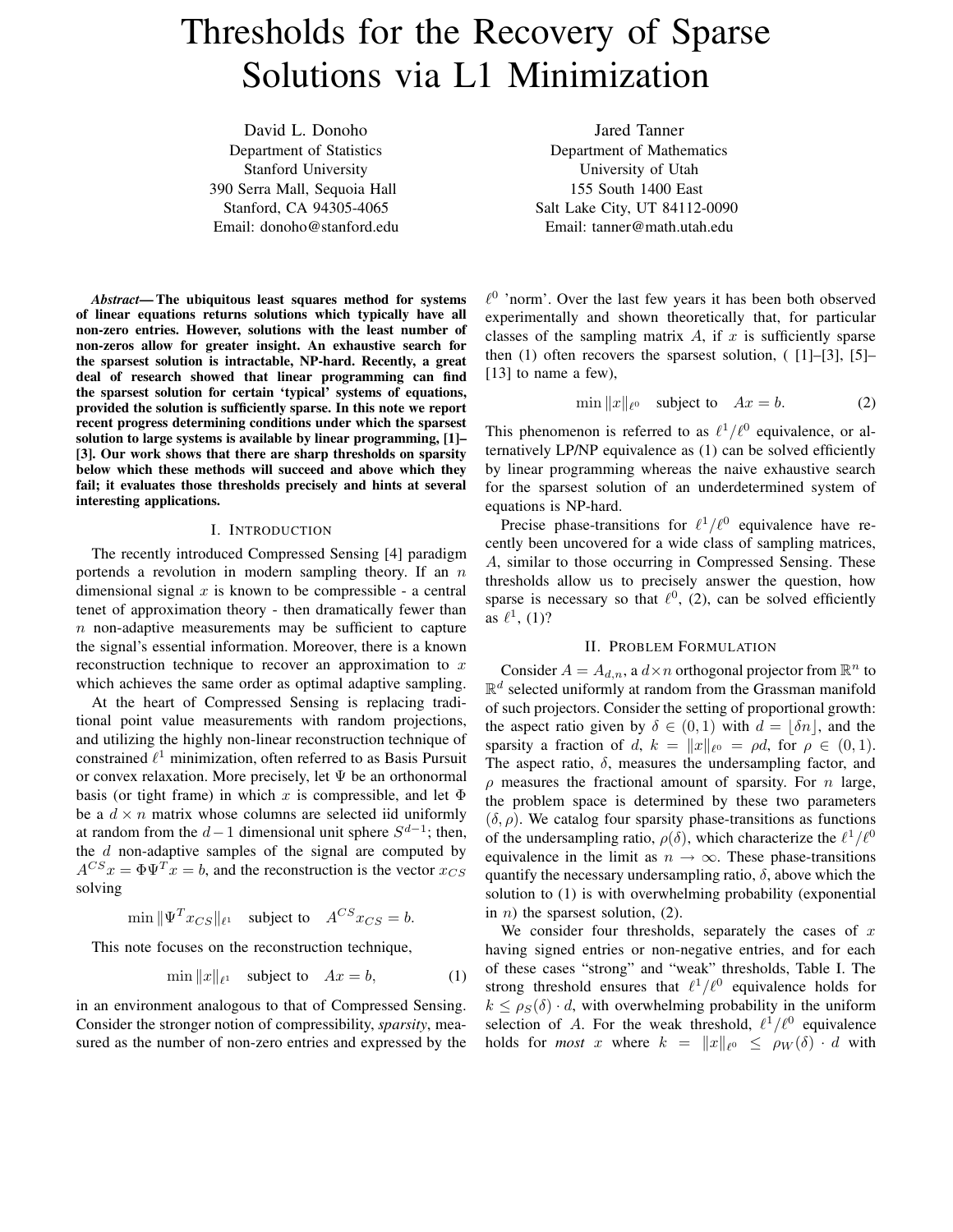TABLE I  $\ell^1/\ell^0$  Equivalence Thresholds

|              | Strong | Weak |
|--------------|--------|------|
| Signed       |        |      |
| Non-negative |        |      |

overwhelming probability in the uniform selection of A. That is, for the vast majority of random orthogonal projection matrices  $A$ , the solution to (1) is the sparsest solution, (2), for the overwhelming fraction of  $x$ . These statements are made precise in the following section.

# III.  $\ell^1/\ell^0$  Equivalence Thresholds

*Theorem 1 (Strong, Signed [1]):* Fix  $\epsilon > 0$ . With overwhelming probability for large  $n$ ,  $A_{d,n}$  offers the property of  $\ell^1/\ell^0$  equivalence for all x satisfying  $||x||_{\ell^0} \leq (\rho_S^{\pm})$  $\frac{1}{S}(\delta) - \epsilon \cdot d$ .

*Theorem* 2 *(Strong, Non-negative [2]):* Fix  $\epsilon > 0$ . With overwhelming probability for large  $n$ ,  $A_{d,n}$  offers the property of  $\ell^1/\ell^0$  equivalence for all  $x \geq 0$  satisfying  $||x||_{\ell^0} \leq$  $(\rho_S^+(\delta) - \epsilon) \cdot d.$ 

Formulae for calculating thresholds  $\rho_S^{\pm}$  $\frac{1}{S}(\delta)$  and  $\rho_S^+(\delta)$  were derived in [14] and [15], [16] respectively. They yield the depictions seen in Figure 1 as the dashed-lines,  $\rho_S^{\pm}$  $\frac{1}{S}$  (top) and  $\rho_S^+$  (bottom). The strong thresholds characterize the sparsity level required to ensure that *all* sparse signals can be recovered efficiently. Although the strong thresholds already establish  $\ell^1/\ell^0$  equivalence for sparsity up to a fixed fraction of d, for most signals  $\ell^1/\ell^0$  equivalence is satisfied for a substantially larger fraction of d. For such weak thresholds, consider the problem ensemble  $(A, b)$  composed of a given  $A_{d,n}$  and all b which are generated by an x where  $k = ||x||_{\ell^0} \le \rho_W(\delta) \cdot d$ .

*Theorem 3 (Weak, Signed [1]):* Fix  $\epsilon > 0$ . With overwhelming probability for large n, the problem  $(A, b)$  offers the property of  $\ell^1/\ell^0$  equivalence for the overwhelming fraction of x satisfying  $||x||_{\ell^0} \leq (\rho_W^{\pm}(\delta) - \epsilon) \cdot d$ .

*Theorem* 4 *(Weak, Non-negative [2]):* Fix  $\epsilon > 0$ . With overwhelming probability for large n, the problem  $(A, b)$ offers the property of  $\ell^1/\ell^0$  equivalence for the overwhelming fraction of  $x \ge 0$  satisfying  $\|x\|_{\ell^0} \le (\rho_W^+(\delta) - \epsilon) \cdot d$ .

Formulae for calculating thresholds  $\rho_W^{\pm}(\delta)$  and  $\rho_W^+(\delta)$  were similarly derived in [14] and [16] respectively; and are reproduced in Figure 1 as the solid lines. Table II states quantitative values of the four thresholds for various values of  $\delta$ .

TABLE II SELECTED VALUES OF THRESHOLDS

|                  | $\delta = 0.1$ | $\delta = .25$ | $\delta = .5$ | $\delta = .75$ | $\delta = .9$ |
|------------------|----------------|----------------|---------------|----------------|---------------|
| $\delta$<br>ה י  | .048802        | .065440        | .089416       | .117096        | .140416       |
| $\delta$         | .060131        | .087206        | .133457       | .198965        | .266558       |
| $(\delta)$<br>'W | .188327        | .266437        | .384803       | .532781        | .677258       |
| $(\delta)$       | .240841        | .364970        | .558121       | .765796        | .902596       |



Fig. 1. Thresholds for  $x$  signed (above) and non-negative (below). Weak thresholds in solid and strong thresholds in dashed.

gleaned from Table II is as follows. For a non-negative signal of length *n* measure  $n/10$  random inner-products; with high probability for  $n$  large, the vast majority of signals with no more than  $n/42$  non-zero entries can be recovered efficiently by linear programing, (1). Other applications include the widely discussed context of error-correcting codes, [5], [17]. In this setting the strong thresholds correspond to signal recovery from malicious errors, whereas the weak thresholds concern recoverability from random error. In either case, quantitative threshold information such as in Table II allows for precise design criteria. Application to error correcting codes will be discussed in more detail in Section VI. We conclude this section with a few remarks.

 $Remark (l^1/l^0)$  *Thresholds*):

- *i.* Theorems 1 through 4 prove  $\ell^1/\ell^0$  equivalence for sparsity proportional to  $d$ , further establishing the effectiveness of solving (1) to recover the sparsest solution, even for relatively non-sparse signals.
- *ii.* The fact that  $\rho^+(\delta)$  is larger than  $\rho^{\pm}(\delta)$  signals value in using auxiliary information beyond sparsity; in this case non-negativity. In short, in applications we should exploit prior knowledge. Potential gains can

A simple example of the type of statements which can be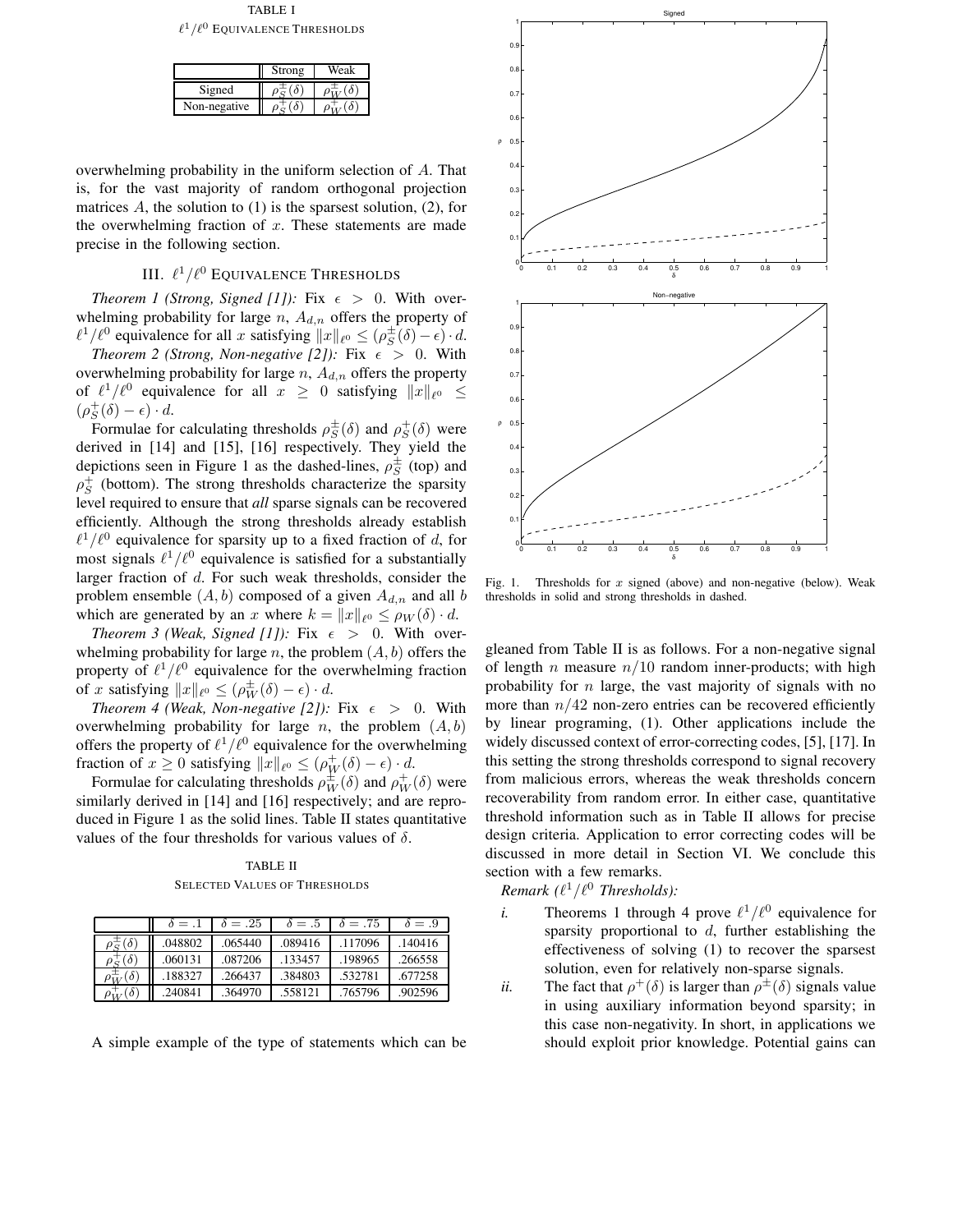be achieved in determining sparse representations by utilizing prior knowledge of applications.

- *iii.* The significant increase of  $\rho_W(\delta)$  over  $\rho_S(\delta)$  indicates the greatly improved behavior encountered *typically*, in contrast to the strict *for-all*  $\ell^1/\ell^0$  equivalence.
- *iv.* Results of Baryshnikov and Vitale imply that the  $\ell^1/\ell^0$  equivalence thresholds stated here are equally valid for matrices  $A_{d,n}$  whose columns are drawn independently from a multivariate normal distribution on  $\mathbb{R}^d$  with nonsingular covariance. This follows from the fact that the uniform random projection of a spherico-regular simplex is affine equivalent in distribution to a standard Gaussian point sample, [18].

# IV.  $\ell^1/\ell^0$  Equivalence Thresholds ASYMPTOTIC BEHAVIOR

Section III stated results in the setting of proportional growth; that is, each of the terms  $(k, d_n, n)$  increasing with  $k/d_n \to \rho$  and  $d_n/n \to \delta$  as  $n \to \infty$ . This section similarly considers  $(k, d_n, n)$  growing, but now with  $d_n/n \rightarrow 0$  as  $n \to \infty$ . More precisely, we consider sub-exponential growth of *n* with respect to  $d_n$ ,

$$
d_n/n \to 0
$$
,  $\frac{\log(n)}{d_n} \to 0$ ,  $n \to \infty$ .

This regime occurs naturally in applications where there are massively underdetermined systems of equations such as sparse approximations of massive data sets, highly efficient error-correcting codes, and in the context of Compressed Sensing, [4], sparse representations from highly redundant representations (such as  $n \times n^2$  Gabor systems).

In this asymptotic regime, as  $\delta \to 0$ , the  $\ell^1/\ell^0$  equivalence thresholds are given by:

*Theorem 5 (Strong Asymptotic, Nonnegative [3]):*

$$
\rho_S^+(\delta) \sim |2e \log(\delta 2\sqrt{\pi})|^{-1}, \quad \delta \to 0 \tag{3}
$$
  
Theorem 6 (Strong Asymptotic, Signal [3]).

$$
\rho_S^{\pm}(\delta) \sim |2e \log(\delta \sqrt{\pi})|^{-1}, \qquad \delta \to 0 \tag{4}
$$
  
Theorem 7 (Weak Asymptotics [3]).

$$
\rho_W^+(\delta) \sim |2\log(\delta)|^{-1}, \qquad \delta \to 0 \tag{5}
$$

$$
\rho_W^{\pm}(\delta) \sim |2\log(\delta)|^{-1}, \qquad \delta \to 0 \tag{6}
$$

Figure 2 (top) illustrates the ratio of strong thresholds and their asymptotic expressions in Theorems 5 and 6. As  $\delta \rightarrow 0$ these ratios approach one. Figure 2 (bottom) shows a remarkable match between the weak thresholds,  $\rho_W^+$  (dotted) and  $\rho_W^{\pm}$ W (dashed), and their leading asymptotic behavior, Theorem 7 (solid).

## *Remark (Asymptotic Behavior):*

*i.* The principal difference between the strong and weak asymptotic behavior is the presence of the multiplicative factor e. That is, in the asymptotic regime  $\delta \to 0$ ,  $\ell^1/\ell^0$  equivalence is satisfied for the *vast majority* of  $x$  with sparsity constraint  $e$  times



Fig. 2. Top: Ratio of strong thresholds and their asymptotic behaviors,  $\rho_S^+(\delta)$ as solid line and  $\rho_S^{\pm}(\delta)$  as dashed line. Bottom: Weak thresholds  $\rho_W^+$  (dotted),  $\rho_W^{\pm}$  (dashed), and their asymptotic behavior from Theorem 7 (solid).

weaker than is necessary to ensure  $\ell^1/\ell^0$  equivalence for all  $x$ .

- *ii.* Remarkably, to first order, the asymptotic behavior of the thresholds is the same for both the signed and non-negative case. This is surprising since at moderate values of  $\delta$  the functions are quite different.
- *iii.* More subtle differences occur in the arguments to the logarithms approximating the strong thresholds, with the signed and non-negative factors differing by a multiple of 2.

#### V. EMPIRICAL EVIDENCE

The results of Theorems 1 and 2 cannot be verified computationally – it seems that this would be NP-hard. The results of Theorems 3 and 4, however, can be tested empirically by running tests of a random set of examples.

These examples used the modest value of  $n = 200$ . The problem domain  $(\delta, \rho)$  was partitioned into a  $40 \times 40$  uniform mesh of  $[1/20, 99/100]$  in each direction. For each  $\delta$ , a random orthogonal projector  $A_{d,n}$  was computed with  $d = |\delta n|$ , and for each value of  $\rho$  a random y with  $||y||_{\ell^0} = \lfloor \rho \delta n \rfloor$  was selected. b was formed from  $Ay = b$  and equation (1) was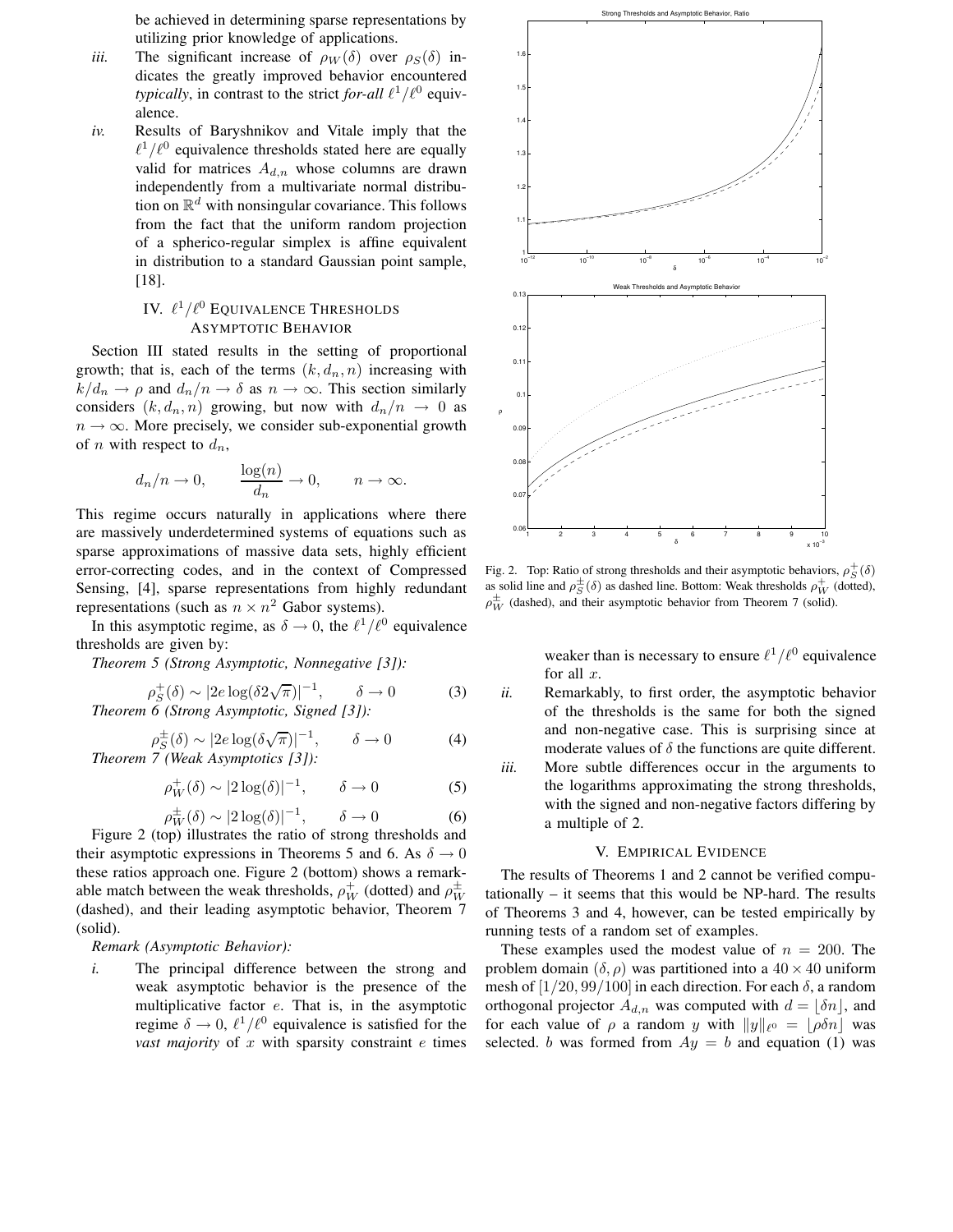

Fig. 3. Empirical verification of the weak thresholds. Fraction of  $\ell^1/\ell^0$ equivalence for 50 random tests with  $n = 200$  used for both signed (top) and non-negative (bottom) signals. Each plot has the associated analytic threshold,  $\rho_W^{\pm}$  (top) and  $\rho_W^+$  (bottom) overlaying the results.

then solved from  $(A, b)$  to recover y. The fraction of successful recovery was recorded for fifty problem instances at each of the 1600 combinations of  $(\delta, \rho)$ . Figure 3 depicts the results of these experiments with  $\rho_W^{\pm}(\delta)$  and  $\rho_W^{\pm}(\delta)$  overlaying the corresponding signed (top) and non-negative (bottom) cases. Each of the weak thresholds track very well with the phase transition from successful to failed recovery of the sparsest solution in the empirical calculations. As these calculations were done with  $n = 200$ , the phase transitions are not exact step functions from success to failure, but rather steep transitions.

Similar empirical verification can be computed in the regime as  $\delta \rightarrow 0$ . For these experiments we use  $n = 10,000$ , and partition the  $(\delta, \rho)$  domain as follows. Two hundred repetitions were considered for  $d = 10, 15, 20, \ldots, 100$  partitioning ( $\delta \in$  $[1/1000, 1/100]$ ; and for each value of d, eleven values of the sparsity,  $k$ , were computed surrounding the asymptotic thresholds,  $\rho_W^{\pm}(\delta) \cdot d$  and  $\rho_W^+(\delta) \cdot d$ . Figure 4 depicts the results of this experiment. The panels display the fraction of successes of the above experiments averaged over 200 random



Fig. 4. Empirical verification of the weak thresholds in the asymptotic regime  $\delta \in [1/1000, 1/100]$ . Fraction of  $\ell^1/\ell^0$  equivalence for 200 random tests with  $n = 10,000$  used for both signed (top) and non-negative (bottom) signals. Each plot has the associated analytic threshold,  $\rho_W^{\pm}$  (top - dashed) and  $\rho_W^+$  (bottom - dotted) along with their asymptotic behavior from Theorem 7 (solid) overlaying the results.

tests for each of the signed (top) and non-negative (bottom) cases. Along with the empirical results, each plot shows shows the associated analytic threshold,  $\rho_W^{\pm}$  (top - dashed) and  $\rho_W^+$ (bottom - dotted), and their asymptotic behavior, Theorem 7 solid.

Each of the thresholds  $\rho_W(\delta)$  and their asymptotic behavior as stated in Theorem 7 track very well with the phase transition from successful to failed recovery of the sparsest solution in the empirical calculations. Blocky appearance for smaller  $\delta$ is due to the finite discrete values used. Fixing the region of  $\delta \in [1/1000, 1/100]$  and increasing *n* allows for both an improved achievable resolution in  $k/n$ , and yields a sharper transition in agreement with the analytic thresholds.

## VI. APPLICATIONS TO ERROR CORRECTING CODES

Consider the widely discussed application of error correcting codes, where a block of information is encoded into a longer block for redundancy against sparse errors. Unfortunately, decoding of optimal error correcting codes is NPhard in general. Recently it has been shown that (1) allows